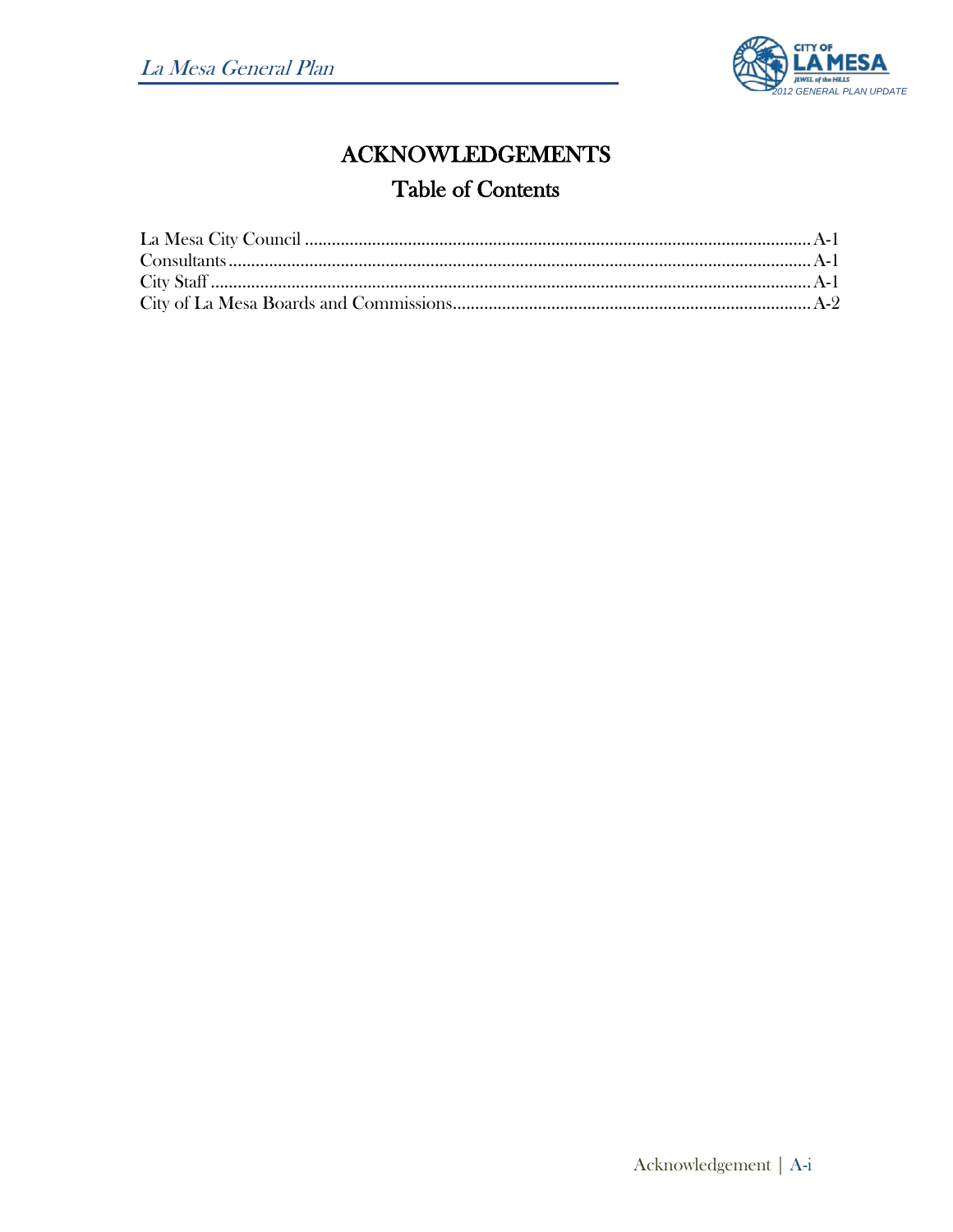

# Acknowledgements<br>
La Mesa City Council<br>• Mayor Art Madrid<br>• Vice Mayor Ernie Ewin<br>• Ruth Sterling<br>• Kristine Alessio<br>• Mark Arapostathis

- 
- 
- 
- 

- 
- 
- Consultants CityPlace Planning Noise Element and Health & Wellness Element Kimley-Horn and Associates, Inc. Noise Element KTU+A Bicycle Facilities, Safe Routes to Transit, Parks Master Plan Circulation
	-
	- Veronica Tam and Associates Housing Element<br>
	Urbana Preservation & Planning, LLC Historic Preservation Element<br>
	AECOM Environmental Impact Report
	-

### City Staff

City Manager's Office

- 
- 
- 
- David Witt City Manager Yvonne Garrett Assistant City Manager Glenn Sabine City Attorney Lidia Simms Secretary to the City Manager Ofelia Andrade Administrative Analyst
- 

### Building

- 
- Jessie Wu Building Official Aaron Sturm Building Inspection Supervisor

### Police

- 
- Ed Aceves Police Chief Al Lanning Retired Police Chief

### Fire Administration

- 
- 
- Rick Sitta Heartland Fire Chief Greg McAlpine Deputy Fire Chief Chuck Strickland Fire Div. Chief/Fire Marshal Mona Freels Emergency Mgmt. Coordinator
- 

### Planning

- 
- Bill Chopyk Director of Community Development<br>
 Robin Keightley Community Development Program Coordinator<br>
 Patricia Rutledge Community Development Program Coordinator<br>
 Chris Gonzales Community Development Pr
- 
- 
- 
- 
- 
- 
- 
- 
- 
- 

### Engineering/Public Works

- 
- 
- 
- Gregory Humora Dir. of Public Works/City Eng.<br>• Kathy Feilen Engineering Project Manager<br>• Hamed Hashemian Engineering Project Mgr.<br>• Rod Hamilton Superintendent of Public Works<br>• Scott Munzenmaier Administrati
- 

### City Clerk's Office

- 
- Mary Kennedy City Clerk Nancy Neufeld Deputy City Clerk

### Community Services

- 
- Mike Pacheco Community Services Manager Kaaren McElroy Sr. Administrative Analyst

### Finance

- Sarah Waller-Bullock Director of Finance Heather Jennings Finance Manager Eldon "Bud" Vogt City Treasurer
- 
-